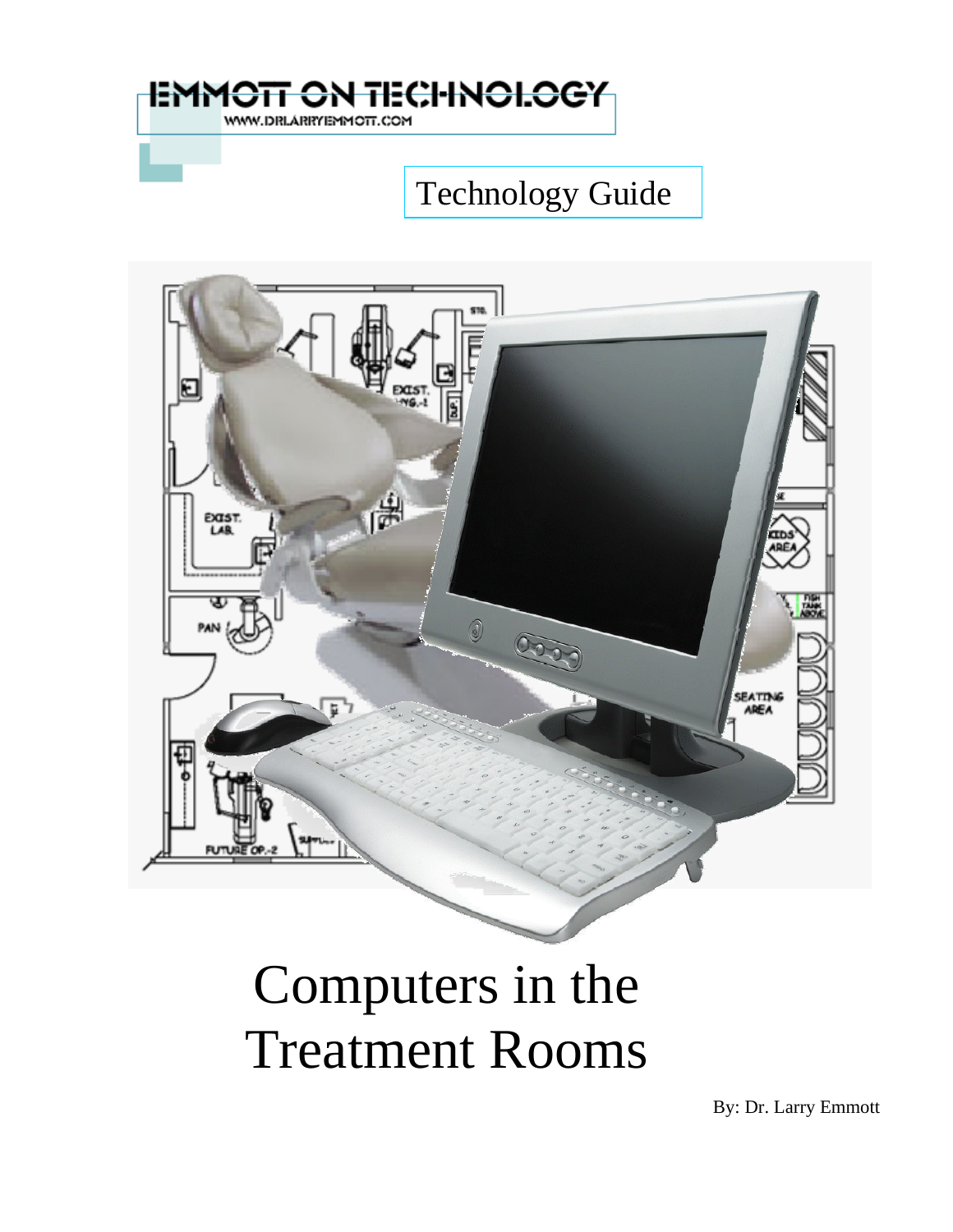

## **Judy the Juggler works the front desk.**

How many items can she keep in the air at one time? What will my insurance pay? Confirm tomorrow's patients. Call the lab. Is that covered by my plan? When are my kids due next? I need to speak to the doctor. Can I put this on my card? I already told you I can't come in on Tuesdays. We are out of toner! Collection calls. Call in a refill on the pain pills. Pull the charts for tomorrow. When is my next appointment? Can I make payments on this? Check with the periodontist. Fill out these forms. Hold Please!

Traditionally the front desk is the lynch pin of the practice. All communications and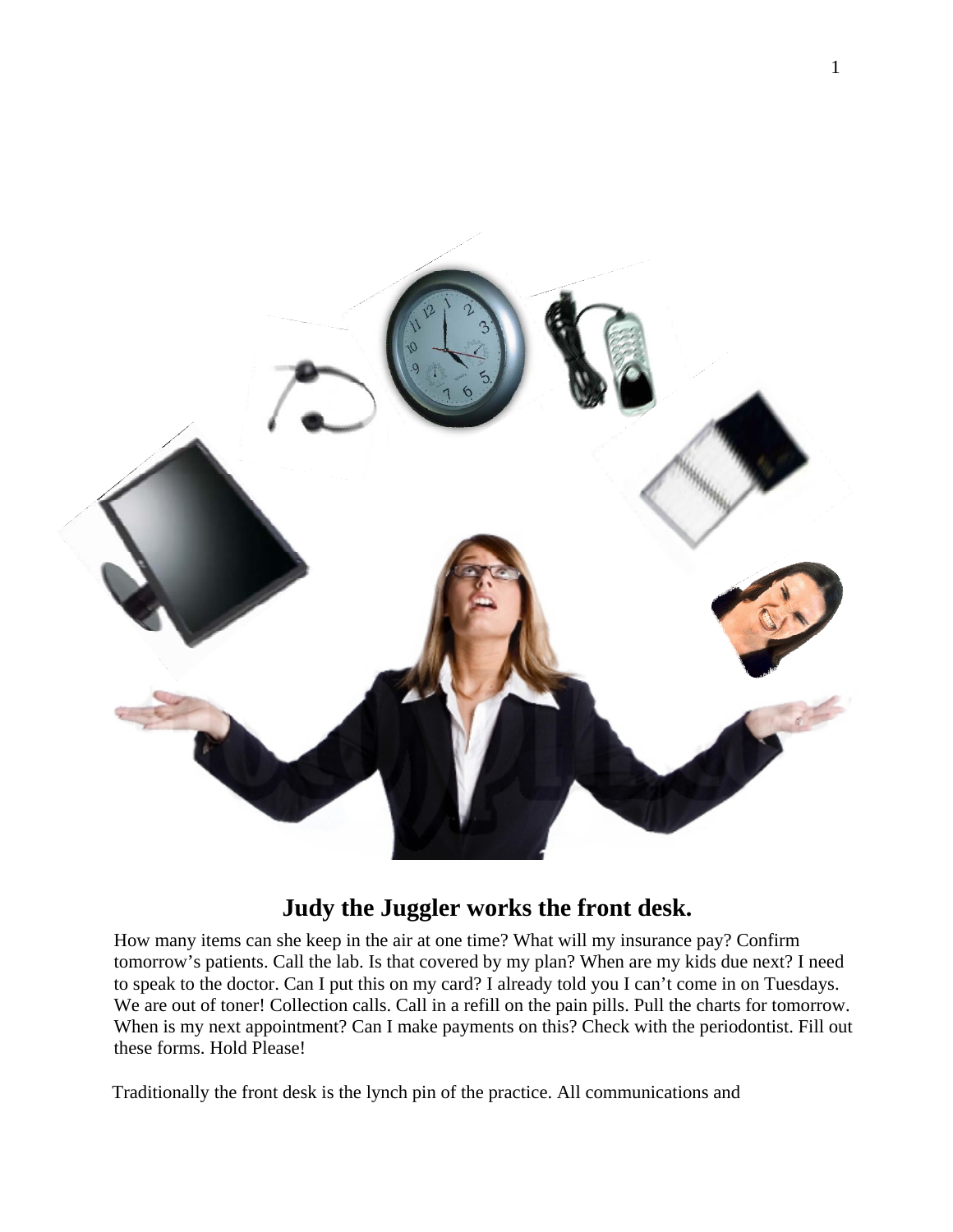the books you have on the shelves. The more shelves you have the more storage you have. The RAM memory is the books you have taken off the shelf and are currently reading. RAM is like your desk, the bigger the desk the more books you can keep open on it.

## **Networks**

A network is two or more computers hooked together to share data. There are two types of computers in a network, file servers and workstations (or clients). There is one server; it is the main computer. All the data is stored in the server and the workstations all connect to it through a switch.

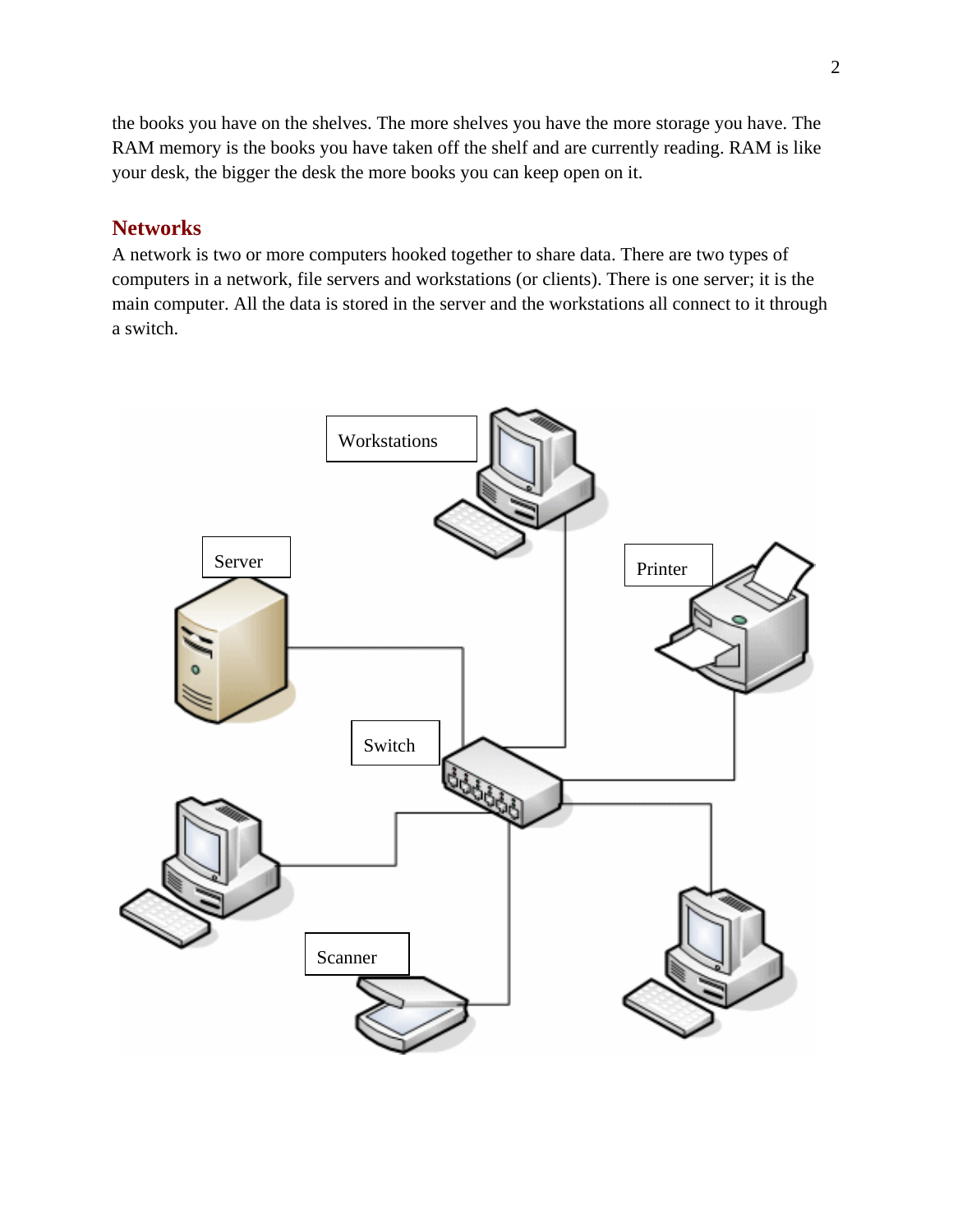

Some things seen on the computer monitor are patient items. Those are things we want the patient to see, their own chart, x-rays, photos or patient education. Other information should not be seen. That would include another patient's chart or even the daily schedule. That is practice information.